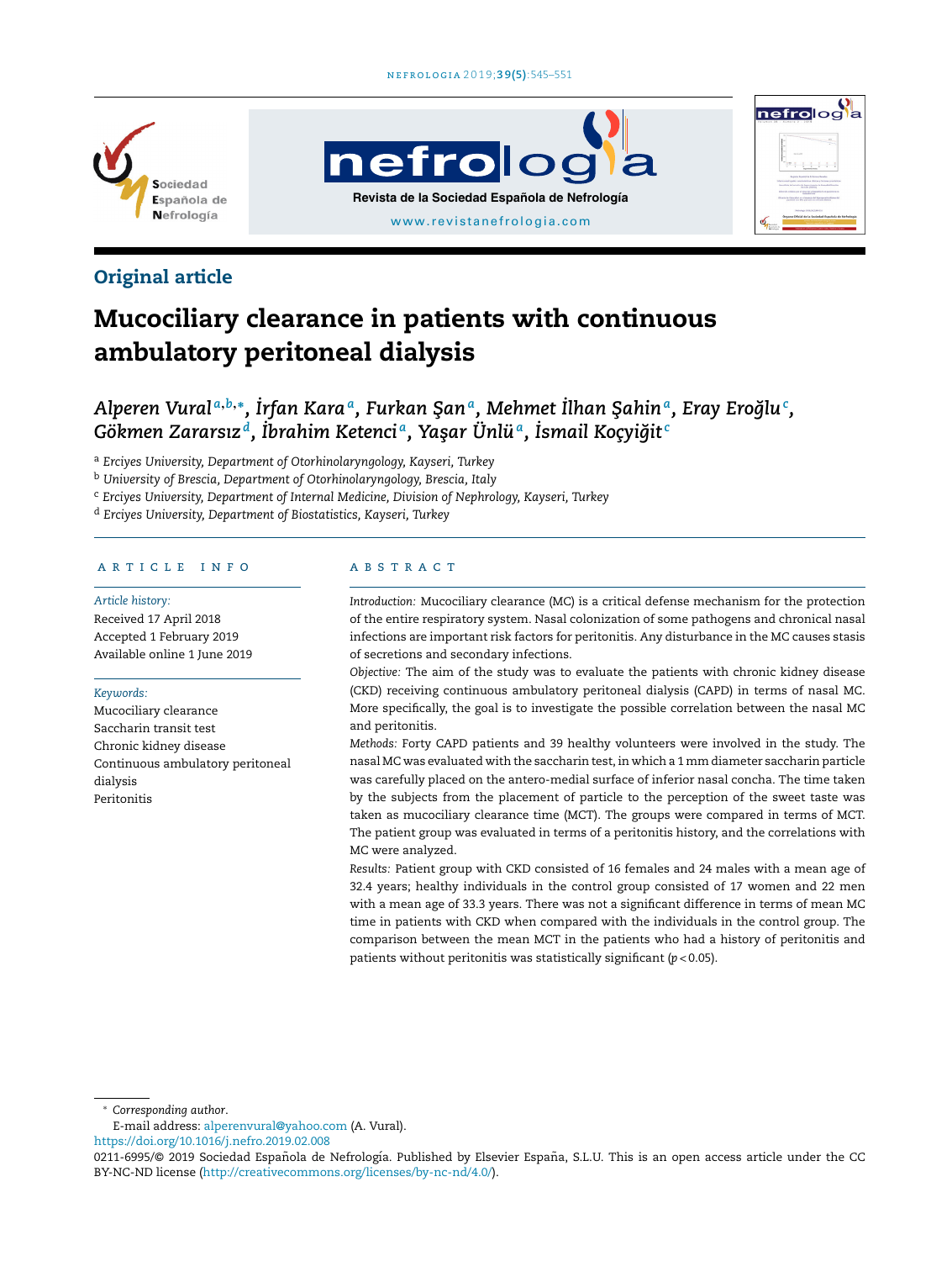*Conclusions:* Unique for being conducted with patients in continuous ambulatory peritoneal dialysis, the current study shows that although the MC of CKD patients and healthy individuals is similar, patients with low rates of MC appear to present an increased incidence of peritoneal infection. Considering the small sample investigated, an invitation to future confirmatory studies would be appropriate.

© 2019 Sociedad Española de Nefrología. Published by Elsevier España, S.L.U. This is an open access article under the CC BY-NC-ND license [\(http://creativecommons.org/licenses/](http://creativecommons.org/licenses/by-nc-nd/4.0/) [by-nc-nd/4.0/\)](http://creativecommons.org/licenses/by-nc-nd/4.0/).

# Aclaramiento mucociliar en pacientes con diálisis peritoneal ambulatoria continua

# r e s u m e n

*Introducción:* El aclaramiento mucociliar (AM) es un mecanismo de defensa fundamental para la protección del sistema respiratorio. La colonización nasal de algunos patógenos y las infecciones nasales crónicas son factores de riesgo importantes de peritonitis. Cualquier alteración en el AM provoca estasis de secreciones e infecciones secundarias.

*Objetivo:* El objetivo de este estudio fue evaluar el AM nasal de los pacientes con nefropatía crónica (NC) que recibían diálisis peritoneal ambulatoria continua (DPAC). Más concretamente, el objetivo fue estudiar la posible relación entre el AM nasal y la peritonitis.

*Métodos:* Cuarenta pacientes en DPAC y 39 voluntarios sanos participaron en el estudio. El AM nasal se evaluó con la prueba de sacarina, en la que se colocó cuidadosamente una partícula de sacarina, de 1 mm de diámetro, en la superficie anteromedial del cornete nasal inferior. El tiempo transcurrido desde el momento en que se colocó la partícula hasta que los pacientes percibieron el sabor dulce se consideró el tiempo de aclaramiento mucociliar (TAM), parámetro que se empleó para hacer la comparación entre los grupos. Se evaluaron los antecedentes de peritonitis en el grupo de pacientes y se analizaron las correlaciones con el AM.

*Resultados:* El grupo de pacientes con NC constó de 16 mujeres y 24 hombres con una media de edad de 32,4 años. Los pacientes sanos en el grupo control fueron 17 mujeres y 22 hombres con una media de edad de 33,3 años. No se observó una diferencia significativa en el tiempo medio de AM en pacientes con NC respecto a los pacientes del grupo control. La comparación entre el TAM medio en los pacientes con antecedentes de peritonitis y en pacientes sin peritonitis fue estadísticamente significativa (*p* < 0,05).

*Conclusiones:* Único por llevarse a cabo en pacientes con diálisis peritoneal ambulatoria continua, el estudio actual muestra que, aunque el AM de pacientes con NC y pacientes sanos es similar, los pacientes con tasas bajas de AM parecen presentar un aumento de la incidencia de infección peritoneal. Teniendo en cuenta la pequeña muestra estudiada, consideramos conveniente realizar nuevos estudios de confirmación.

© 2019 Sociedad Española de Nefrología. Publicado por Elsevier España, S.L.U. Este es un artículo Open Access bajo la licencia CC BY-NC-ND [\(http://creativecommons.org/licenses/](http://creativecommons.org/licenses/by-nc-nd/4.0/) [by-nc-nd/4.0/\)](http://creativecommons.org/licenses/by-nc-nd/4.0/).

# Introduction

Mucociliary clearance (MC) is a critical defense mechanism for the protection of the entire respiratory system. Nasal or lower airways can also be cleaned with a sneeze or cough reflex, however, the paranasal sinuses solely depend on MC for cleaning.<sup>1</sup> [E](#page-5-0)ffective MC requires appropriate mucus/periciliary fluid production and coordinated ciliary activity.<sup>[2](#page-5-0)</sup> Several tests have been used to investigate MC, and the saccharin transit test (STT) is the easiest, cheapest and most widely used one.[3](#page-5-0)

Chronic kidney disease (CKD) refers to the progressive loss in renal functions over a period of months or years with important extrarenal systemic consequences such as metabolic, cardiovascular and respiratory system problems.[4](#page-5-0) For the patients with CKD, peritonitis is currently one of the leading complications of continuous ambulatory peritoneal dialysis (CAPD).<sup>[5](#page-5-0)</sup> Nasal colonization of some pathogens and chronical nasal infections are important risk factors for peritonitis. Recent studies have reported deteriorated nasal mucociliary activity in patients with CKD.[6,7](#page-5-0) Any disturbance in the MC causes stasis of secretions and secondary infections. In other words, disordered MC leads to impaired health of respiratory tract and can manifest as chronical infections of the nose, sinuses and the whole airway which can be risky in CKD patients, especially ones receiving CAPD.<sup>[8](#page-5-0)</sup> Our aim of this study was to evaluate the patients with CKD receiving

#### *Palabras clave:*

Aclaramiento mucociliar Prueba de transporte de sacarina Nefropatía crónica Diálisis peritoneal ambulatoria continua Peritonitis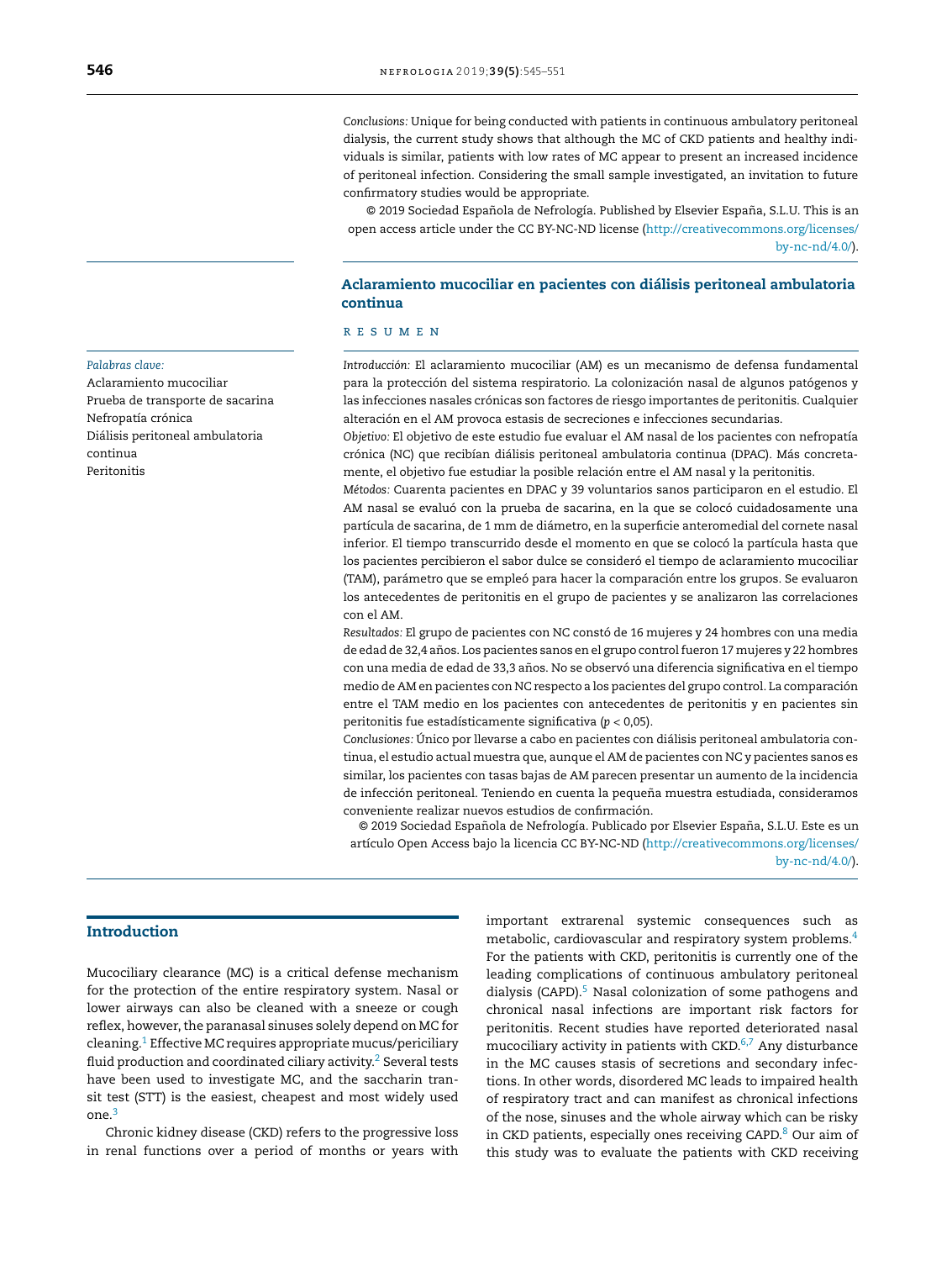CAPD in terms of nasal MC and to investigate whether there is a relation between the MC and risk of infection for this particular patient group.

# Methods

#### *Patients and control group*

This single-center study was performed in patients undergoing CAPD at the Nephrology Department of a University Hospital for a period of 38 months between May 2014 and July 2017. The study was approved by the University Ethics Committee and Local Hospital Review Committee. All participants provided written informed consent.

In the center, the majority (∼70%) of dialysis patients are treated with CAPD. One hundred and twenty-five CAPD patients are currently being followed. The patients between 18 and 70 years of age who have CAPD as the first renal replacement therapy were included in the study. CAPD peritonitis was diagnosed when the peritoneal fluid white cell count was 100/mm<sup>3</sup> or greater and when 50% or more of these cells were polymorphonuclear leukocytes. After considering this inclusion criterion, 61 patients were found to be eligible. Six patients refused to participate in the study and 15 were excluded because of having at least one of the following conditions; rhinosinusitis, nasal polyps, allergic rhinitis, septal problems such as deviations and perforations, a history of previous nasal surgery, obstructive adenoid vegetation, cystic fibrosis, immunodeficiency, ciliary dyskinesia or other diseases/medications affecting nasal mucosa and its mucociliary transport mechanism and smoking. Finally, a total of 40 CAPD patients with or without peritonitis history were enrolled in this study.

#### *Evaluation of mucociliary transport*

All participants underwent a fiberoptic rigid endoscopic nasal examination without any topical medications before the evaluation of MC. Before the MC measurement, nasal swabs for *Staphylococcus aureus* carriage were taken from each patient.

Nasal MC was measured with STT, which is first described by Andersen et [a](#page-5-0)l., $9$  and modified by Rutland and Cole<sup>[3](#page-5-0)</sup> by the same clinician in all participants.

Patients were asked not to consume coffee or alcohol for 6h before their test. A particle of 1-mm-diameter sodium saccharin was placed on the antero-medial surface of the inferior nasal turbinate. The patients were instructed to sit quietly in a neutral position without/avoiding eating, drinking, coughing, sneezing, sniffing, deep breathing and report whenever they feel a sweet taste on their tongue. The time between placement of saccharin and sweet taste was first sensed was measured in minutes and seconds with a stopwatch. If no response was reported at 30th min, the test was concluded after confirming the normal perception of sweet taste by placing saccharin particle on the tongue directly.

# Table 1 – Clinical and demographical features of the patients.

| Parameters                           | Patients ( $n = 40$ ) |  |
|--------------------------------------|-----------------------|--|
| Age (year)                           | $32(22 - 52)$         |  |
| Gender male (%)                      | 24 (60)               |  |
| Cause of chronic renal failure       |                       |  |
| Diabetes mellitus                    | 18                    |  |
| Hypertension                         | 13                    |  |
| Polycystic kidney disease            | $\overline{2}$        |  |
| Pyelonephritis                       | $\overline{2}$        |  |
| Glomeruloephritis                    | $\Omega$              |  |
| Amyloidosis                          | $\mathbf{1}$          |  |
| Unknown                              | $\overline{4}$        |  |
| Duration of CAPD (month)             | $33.5 \pm 22.0$       |  |
| Body mass index (kg/m <sup>2</sup> ) | $28.5 + 4.2$          |  |
| WBC $(mm3)$                          | $8030 \pm 3092$       |  |
| Hemoglobin (g/dl)                    | $11.1 + 1.6$          |  |
| Albumin (g/dl)                       | $3.32 \pm 0.4$        |  |
| Residual urine volume (ml/day)       | $950 + 520$           |  |
| Kt/V                                 | $2.35 \pm 0.66$       |  |
| D/P creatinine                       | $0.73 \pm 0.07$       |  |
|                                      |                       |  |

CAPD: continuous ambulatory peritoneal dialysis, WBC: white blood cells, D/P: dialysate to plasma ratios.

#### *Statistical analysis*

All tests or examinations were performed by the same investigator. The collected data were analysed via SPSS 22.0 (IBM Corp., Armonk, New York). The normal distribution of numerical variants were analyzed with Shapiro–Wilk test of normality and Q-Q graphics. The intergroup comparisons were performed with two sample t test in normally distributed variables. The relationships between numerical variants were analyzed with Pearson and Spearman correlation analysis. The relations between categorical variants were analyzed with exact method of Fisher Chi Square test on rxc tables. The saccarin clearance time was evaluated with ROC (Receiver Operating Characteristic) curve. *p* < 0.05 value is named statistically significant.

Additionally, univariate and multiple binary logistic regression analysis were applied to identify the risk factors of peritonitis. Significant variables at *p* < 0.25 were included into multiple model, and backward elimination was performed using Wald statistic to identify the independent risk factors of peritonitis. The goodness-of-fit of the model was assessed using Hosmer–Lemeshow test, Omnibus test and Nagelkerke *R* <sup>2</sup> statistic. Analyses were conducted using TURCOSA (Turcosa Analytics Ltd Co, Turkey, [www.turcosa.com.tr](http://www.turcosa.com.tr/)) statistical software.

## Results

A total of 40 patients with CKD, 16 females/24 males with a mean age of 32.4 years (range 22–52 years); and 39 healthy individuals in the control group, 17 females/22 males with a mean age of 33.3 years (range 20–56 years) completed the study. There were no significant differences between the CKD and control groups in terms of age (*p* > 0.05). Table 1 shows the clinical and demographical features of patients. Also the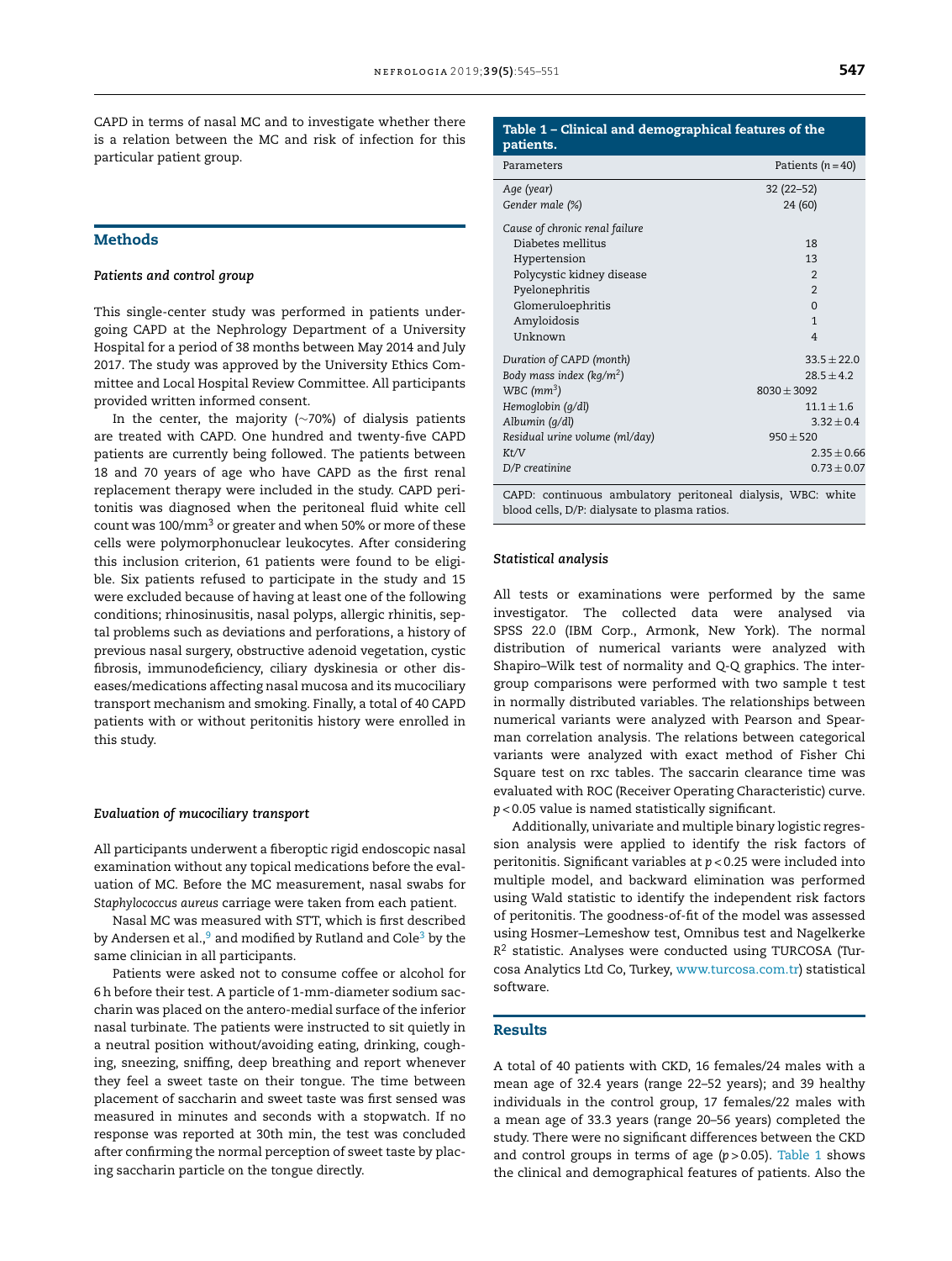| Table 2 - Causative organisms isolated from peritoneal<br>effluent fluid. |                |  |
|---------------------------------------------------------------------------|----------------|--|
| Microorganisms                                                            | Group $(n=16)$ |  |
| Gram positive                                                             |                |  |
| S. epidermidis                                                            | 2(12.5%)       |  |
| MSSA                                                                      | 1(6%)          |  |
| <b>MRSA</b>                                                               | 3(19%)         |  |
| CNS                                                                       | 2(12.5%)       |  |
| Gram negative                                                             |                |  |
| Pseudomonas                                                               | 2(12.5%)       |  |
| E. coli                                                                   | 2(12.5%)       |  |
| Fungus                                                                    | 1(6%)          |  |
| Culture negative                                                          | 3(19%)         |  |

MSSA: methicillin sensitive *Staphylococcus aureus*, MRSA: methicillin resistant *Staphylococcus aureus*, CNS: coagulase negative staphylococcus.



Fig. 1 – Figure showing the cut-off value for STT in patients with CAPD.

etiological spectrum of peritonitis in CAPD patients are listed in Table 2.

The nasal swab results were positive for *S. aureus* in only 4 patients who had a history of peritonitis. As the number was low, these results were not included in analysis.

Mean MC times in the CKD and control groups were 382.55 s (range 90–941 s) and 373.33 s (range 115–616 s) respectively. There was not a significant difference in terms of mean MC time in patients with CKD when compared with the individuals in the control group  $(p > 0.05)$ .

There were no correlations between the MC time and age, gender, body mass index and the duration of CAPD. The correlation analysis between the MC time and blood glucose was significant  $(p = 0.004)$ .

In the patient group, there were 16 patients who had had at least one peritonitis episode. The mean MC time in the patients who had a history of peritonitis was 588.8 s while it was 256.5 s in the 24 patients without peritonitis which revealed a statistically significant difference (*p* < 0.05).

The predictive role of MC time in determination of peritonitis risk was first measured in ROC analysis. The sensitivity and specificity of MC time were 93.7% and 91.7% when the cut-off level was accepted as 412 s during the evaluation of the patient group in terms of a previous history of peritonitis. ROC area was measured as 0.940 (95% CI: 0.697–0.990, *p* < 0.001) (Fig. 1).

The Omnibus test ( $\chi^2$ =38.089, p=0.008) revealed that the built multiple model is significantly better than the baseline logistic regression model. Nagelkerke *R* <sup>2</sup> statistic was calculated as 0.830. The WBC and MC time variables in the multiple model predicted 83% of the variability of peritonitis. Not surprisingly, the WBC is related to the inflammatory process and is a predictor. The Hosmer–Lemeshow test resulted as  $\chi^2$  = 8.172,  $p$  = 0.417. These results revealed the appropriateness of the built multiple binary logistic regression model in order to predict the peritonitis (Table 3). In the multivariate analysis, the OR (95% CI) of WBC and MC were 1.74(1.05–2.88) (*p* = 0.032) and 0.98(0.97–0.99) (*p* = 0.008) respectively.

Table 3 – Univariate binary logistic regression analysis results in identifying the risk factors of peritonitis. OR: odds ratio, CI: confidence interval. Omnibus test:  $\chi$  $2$  = 38.089,  $p$  = 0.008; Hosmer and Lemeshow test: <sup>2</sup> = 8.172, *p* = 0.417; Nagelkerke *R* 2 : 0.830. WBC: white blood cell, iPTH: intact parathormone.

| Variables            | Univariate          |                  |  |
|----------------------|---------------------|------------------|--|
|                      | OR (95%CI)          | $\boldsymbol{p}$ |  |
| Age (years)          | $0.98(0.92 - 1.04)$ | 0.502            |  |
| Gender               | $1.19(0.33 - 4.36)$ | 0.792            |  |
| (female/male)        |                     |                  |  |
| Diabetes mellitus    | $0.19(0.05 - 0.74)$ | 0.017            |  |
| (present/absent)     |                     |                  |  |
| Peritonitis number   | $0.69(0.37 - 1.30)$ | 0.691            |  |
| Body mass index      | 1.12 (0.95-1.32)    | 0.189            |  |
| $\text{kg/m}^2$      |                     |                  |  |
| Duration of CAPD     | $1.00(0.97 - 1.03)$ | 0.926            |  |
| (months)             |                     |                  |  |
| Serum glucose        | $1.00(0.97 - 1.03)$ | 0.812            |  |
| (mg/dl)              |                     |                  |  |
| Serum albumin        | $0.75(0.22 - 2.53)$ | 0.641            |  |
| (g/dl)               |                     |                  |  |
| Hemoglobin (g/dl)    | $1.18(0.85 - 1.63)$ | 0.328            |  |
| WBC $(\mu^3/l)$      | 1.36 (1.04-1.77)    | 0.026            |  |
| $iPTH$ ( $pg/ml$ )   | $0.99(0.98 - 1.01)$ | 0.128            |  |
| Urine volume (ml)    | $0.99(0.98 - 1.01)$ | 0.074            |  |
| Mucociliary          | $0.98(0.97 - 0.99)$ | 0.001            |  |
| clearance time (sec) |                     |                  |  |
|                      |                     |                  |  |

## Discussion

This prospective study aimed to investigate the nasal MC in patients with CKD receiving CAPD. Although an alteration in the nasal functions and MC were reported in the literature, which might be an expected consequence of CKD, no significant difference was observed between the patients with CKD and healthy individuals in the control group in terms of nasal MC in this study. However, in the patient group,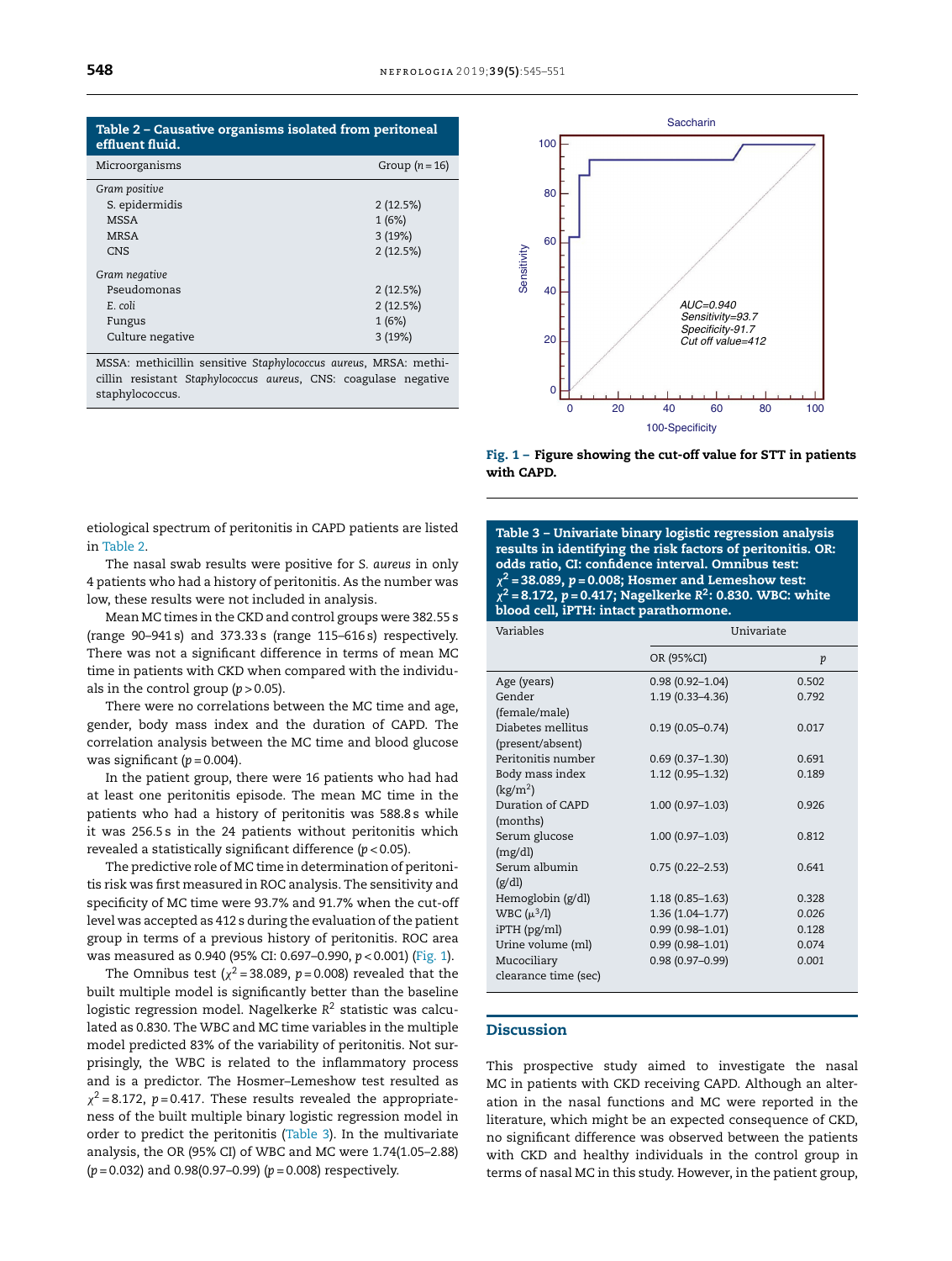the MC of the subjects who had a history of peritonitis was found to be significantly altered. This interesting finding may prompt a conception that a relation between the peritonitis and MC exists and needs further investigation in this particular patient group.

Mucociliary clearance is an important mechanism for protecting upper and lower airways by eliminating foreign particles and pathogens and keeping the mucosa moist and fresh. Mucociliary clearance is dependent on the volume and composition of mucus and periciliary fluid, the ciliary structure and function, and the mucociliary interaction. $10$  The ciliary cells line upper and lower airways; so as any alteration in any mechanism MC depends on, such as cystic fibrosis or sinonasal manifestations of systemic diseases, leads to the stasis of secretions and recurrent middle ear, sinonasal, and lower respiratory tract infections.<sup>[11](#page-5-0)</sup>

Many factors are known for affecting ciliary function and mucus production, thus the MC. Moisture, temperature, smoking, partial oxygen pressure and pH are modifiable environmental factors affecting MC; however, systemic diseases such as hypothyroidism and cystic fibrosis, obstructive nasal pathologies such as septal deviation and adenoid vegetations, infectious or allergic rhinitis also affect MC by altering ciliary function, production of mucus or obstruct-ing the airway.<sup>[12](#page-5-0)</sup> Hence, the study was conducted in the same environmental condition; smokers and subjects with rhinosinusitis, nasal polyps, allergic rhinitis, septal deviations or perforations, a history of previous nasal surgery, obstructive adenoid vegetation, cystic fibrosis or other subjects with chronical pulmonary infections, immunodeficiency, ciliary dyskinesia were excluded from study.

Many techniques have been reported for measuring MC, but the easiest, cheapest and most widely used one is the STT. Originally described by Andersen et al.,<sup>9</sup> [th](#page-5-0)en modified by Rutland and Cole, $^3$  $^3$  STT is conducted by placing a 1 mm saccharin on inferior turbinate, 1 cm behind the mucocutaneous junction, under direct visualization. Time between the placement of saccharin and first sensation of sweet taste on the tongue is measured with a timer.<sup>[13](#page-5-0)</sup> Broad range of times for normal MC have been reported in the literature from 4.4 to 20 min. $14-17$ If there was no perception within 30min, another saccharin particle was placed directly on the tongue to determine if the patient tastes saccharin at all. Some authors dissolve saccharin with methylene blue and confirm the patient's taste perception by presence of blue dye in oropharynx.<sup>[18](#page-5-0)</sup>

Other methods for measuring MC consist of a variety of in vivo and in vitro techniques. Technetium-99 scintigraphy  $19$  and microdialysis probes<sup>[20](#page-6-0)</sup> are other in vivo choices, more objective than STT, but also more expensive and invasive. In vitro techniques consist of human airway cell cultures, $21$  photodiodide, photomultiplier and digital highspeed video capturing as an indirect method for quantifying ciliary beat frequency. $13,22$  Among all these different techniques, the STT is the most serviceable, easiest and cheapest technique for measuring MC; therefore, it was used in this study.

Chronic renal disease is an irreversible pathophysiological renal process resulting in the inevitable destruction of renal structure and function with many extrarenal manifestations. Oxidative stress, hypoxia and endothelial dysfunctions are some of blamed mechanisms behind end-organ damage and the extrarenal manifestations. It has been reported in previous studies that patients with CKD have increased rate of nasal problems such as epistaxis, spontaneous perforations of nasal septum and deteriorated mucociliary clearance rate.<sup>[6,7](#page-5-0)</sup>

Possible and unclear causes have been reported in previous studies for deteriorated MC in patients with CKD. Chronic renal disease causes progression of atherosclerosis and microvascular disease of small vessels, and these processes may affect MC by altering production of mucus or ciliary cell function on a cellular basis.<sup>[4,6](#page-5-0)</sup> Another study speculated that damage of dynein arms and microtubules by free oxygen radicals and uremic toxins and endothelial dysfunction, vasoconstriction and hypoxia in ciliary cells may have a role on decreased mucociliary function.<sup>7</sup> [In](#page-5-0)creased mucoid viscosity by liquid–electrolyte imbalance is also blamed for making MC ineffective.<sup>[7](#page-5-0)</sup> In another study, it has been shown that CKD patients have fibrosis, metaplasia and chronic inflammation in nasal biopsies, and all these pathophysiologies may have a role in this.<sup>[23](#page-6-0)</sup> In the current study, however, there was no significant difference between the MC of patient and control groups. Furthermore, the correlation analysis between the MC time and blood glucose was significant(*p* = 0.004) in the current study, parallel to what has also been previously mentioned in the literature.<sup>[24](#page-6-0)</sup>

Chronic kidney disease has a myriad of renal and extrarenal complications, but infectious complications are the second cause of mortality and main cause of morbidity in patients undergoing haemodialysis and CAPD.[25,26](#page-6-0) Increased infection rates in CKD can be explained by impaired leucocyte function and numbers, new pathways for microorganisms to enter, such as catheter exit site in patients undergoing CAPD, and ineffective defense mechanisms such as deteriorated MC. $6$  A vast number of prophylactic strategies have been used to reduce the occurrence of these infectious complications, including the use of oral, nasal and topical antibiotics and cautionary advice for the patients about infectious complications.[6,26](#page-5-0) Gram positive microorganisms, particularly *S. aureus* is an important causative microorganism in CAPD peritonitis. The microbiological evaluation of patients in the current study showed similar results in line with the current literature. Probably, these microorganisms may transfer from upper respiratory tract to peritoneal microvasculature via blood stream. It has been well established that poor glycemic control is related with increased risk of peritonitis in PD patients.<sup>[27](#page-6-0)</sup> The potential effect of nasal Staph. carriage on peritonitis rate has not been clarified yet. Moreover it has been recently demonstrated that Staph. carriage rates were similar in diabetic patients compared to general population.<sup>[28](#page-6-0)</sup> It might be speculated that diabetes may affect host-defense mechanisms in addition to lowering of MC clearance depending upon our study results. Thus further larger studies are needed to explain the relationship between MC time and peritonitis in diabetic population. Although it was stated that no data is present on the effectiveness of routine screening and eradication of *S. aureus* nasal carriage before catheter insertion; screening for nasal *S. aureus* carriage prior to PD catheter insertion, and if found, treating by topical nasal application of mupirocin is suggested, while further randomized controlled studies are needed to strengthen the evidence. $^{29}$  $^{29}$  $^{29}$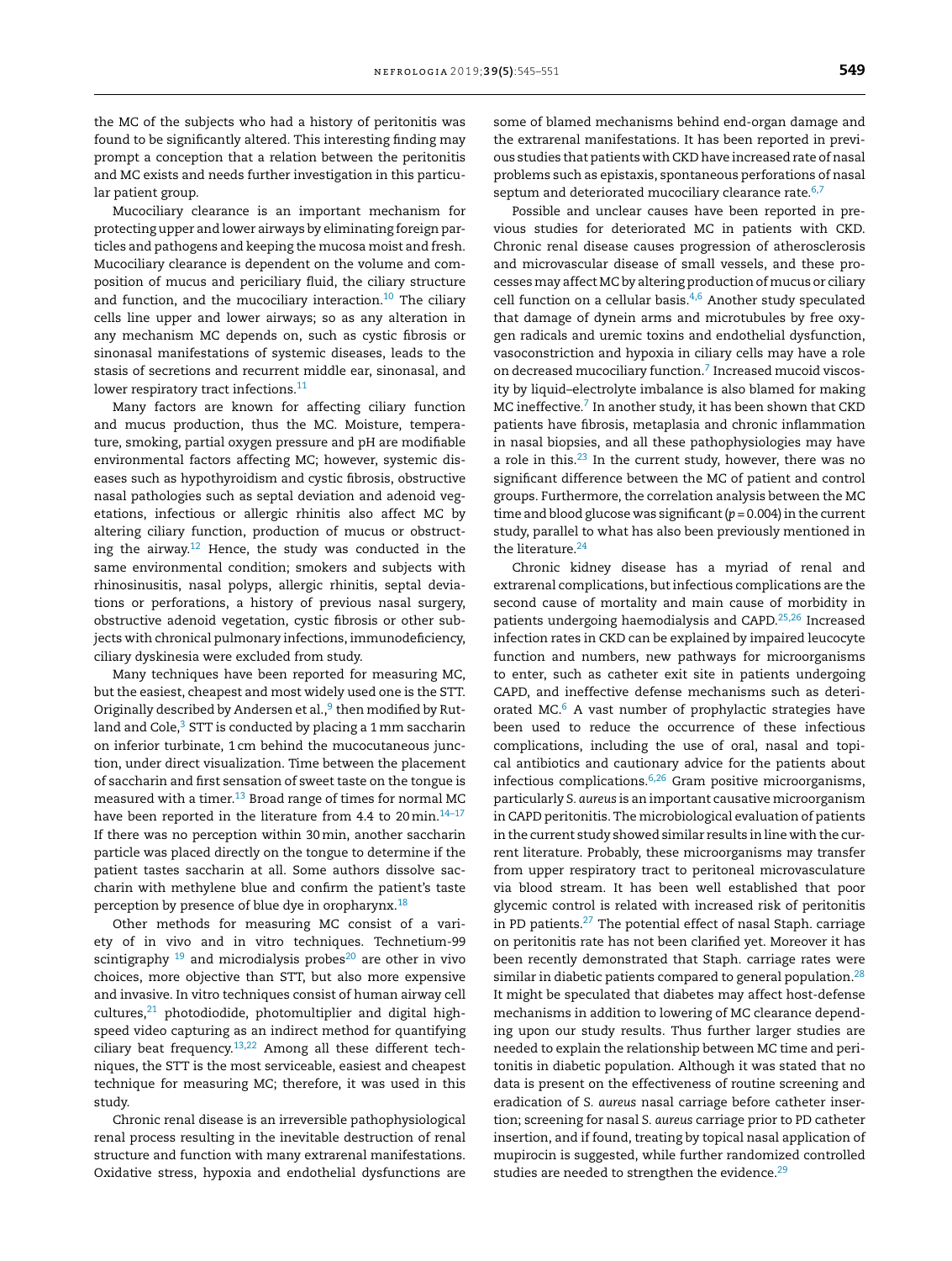<span id="page-5-0"></span>To date, two studies evaluated MC in CKD patients. Study by Kucur et al., $6$  has revealed significant difference in MC times when healthy controls and patients with CKD were compared  $(8.97 \pm 1.83 \text{ min and } 12.51 \pm 3.74 \text{ min, respectively})$ . The study by Uluyol et al., $^7$  has a different method; they compared predialysis patients, dialysis patients and control groups for MC time. They have found that MC time was higher in patients with CKD than healthy controls, but paradoxically, higher MC times were observed in pre-dialysis patients than dialysis patients with a longer CKD duration. They suggested that haemodialysis reduces the effects of CKD on MC by filtering toxins, oxidants and balancing the electrolytes.

The patients with CAPD have a high risk of peritonitis especially when a nasal pathogenic colonization or an infection is present and 'theoretically', a deteriorated MC might cause such consequences. Kucur et al., $^6$  concluded in their study that MC time in CKD patients is prolonged and should be followed-up closely in terms of respiratory tract diseases and sinonasal and middle ear infections.

Univariate and multiple binary logistic regression analysis performed in the current study demonstrated the WBC and MC as independent risk factors for peritonitis. The WBC, in our opinion, instead is a consequence of this inflamatorry condition however the detoriated MC may be a risk factor. On the other hand, monitoring all patients with CKD in terms of MC might not be practical in daily clinical practice since the STT of those patients are similar to the ones of the healthy individuals according to the findings of the current study.

The current study, which is the first, investigating the patients receiving CAPD in terms of nasal MC however also has weaknesses. A correlation between the MC and nasal microbiological environment could not be performed although conducted during the study, which would obviously supplement the findings.

# Conclusions

Aiming to enrich the information of MC in CKD patients, the current study is the first with a large sample size and conducted with patients with CAPD shows that, there is no significant difference in terms of MC and CKD, however a relation between the nasal MC and peritonitis occurs. We think that this relation must be taken seriously and further studies should be conducted with this patient group especially correlating with *S. aureus* presence in order to shed light to a possible relation between the MC, nasal colonization and peritonitis.

# Conflict of interest

None.

### Acknowledgements

The authors declare that they have no competing interests. This study was conducted after the approval of Local Ethical Committee, and a written informed consent was taken from each of the participants. No funding was received for this study. This research did not receive any specific grant from funding agencies in the public, commercial, or not-for-profit sectors.

# r e f e r enc e s

- 1. [Van](http://refhub.elsevier.com/S0211-6995(19)30080-3/sbref0150) [der](http://refhub.elsevier.com/S0211-6995(19)30080-3/sbref0150) [Baan](http://refhub.elsevier.com/S0211-6995(19)30080-3/sbref0150) [B.](http://refhub.elsevier.com/S0211-6995(19)30080-3/sbref0150) [Ciliary](http://refhub.elsevier.com/S0211-6995(19)30080-3/sbref0150) [function.](http://refhub.elsevier.com/S0211-6995(19)30080-3/sbref0150) [Acta](http://refhub.elsevier.com/S0211-6995(19)30080-3/sbref0150) [Oto-rhino-laryngologica](http://refhub.elsevier.com/S0211-6995(19)30080-3/sbref0150) [Belgica.](http://refhub.elsevier.com/S0211-6995(19)30080-3/sbref0150) [1999;54:293](http://refhub.elsevier.com/S0211-6995(19)30080-3/sbref0150)–[8.](http://refhub.elsevier.com/S0211-6995(19)30080-3/sbref0150)
- 2. [Sleigh](http://refhub.elsevier.com/S0211-6995(19)30080-3/sbref0155) [MA,](http://refhub.elsevier.com/S0211-6995(19)30080-3/sbref0155) [Blake](http://refhub.elsevier.com/S0211-6995(19)30080-3/sbref0155) [JR,](http://refhub.elsevier.com/S0211-6995(19)30080-3/sbref0155) [Liron](http://refhub.elsevier.com/S0211-6995(19)30080-3/sbref0155) [N.](http://refhub.elsevier.com/S0211-6995(19)30080-3/sbref0155) [The](http://refhub.elsevier.com/S0211-6995(19)30080-3/sbref0155) [propulsion](http://refhub.elsevier.com/S0211-6995(19)30080-3/sbref0155) [of](http://refhub.elsevier.com/S0211-6995(19)30080-3/sbref0155) [mucus](http://refhub.elsevier.com/S0211-6995(19)30080-3/sbref0155) [by](http://refhub.elsevier.com/S0211-6995(19)30080-3/sbref0155) [cilia.](http://refhub.elsevier.com/S0211-6995(19)30080-3/sbref0155) [Am](http://refhub.elsevier.com/S0211-6995(19)30080-3/sbref0155) [Rev](http://refhub.elsevier.com/S0211-6995(19)30080-3/sbref0155) [Respir](http://refhub.elsevier.com/S0211-6995(19)30080-3/sbref0155) [Dis.](http://refhub.elsevier.com/S0211-6995(19)30080-3/sbref0155) [1988;137:726–41.](http://refhub.elsevier.com/S0211-6995(19)30080-3/sbref0155)
- 3. [Rutland](http://refhub.elsevier.com/S0211-6995(19)30080-3/sbref0160) [J,](http://refhub.elsevier.com/S0211-6995(19)30080-3/sbref0160) [Cole](http://refhub.elsevier.com/S0211-6995(19)30080-3/sbref0160) [PJ.](http://refhub.elsevier.com/S0211-6995(19)30080-3/sbref0160) [Nasal](http://refhub.elsevier.com/S0211-6995(19)30080-3/sbref0160) [mucociliary](http://refhub.elsevier.com/S0211-6995(19)30080-3/sbref0160) [clearance](http://refhub.elsevier.com/S0211-6995(19)30080-3/sbref0160) [and](http://refhub.elsevier.com/S0211-6995(19)30080-3/sbref0160) [ciliary](http://refhub.elsevier.com/S0211-6995(19)30080-3/sbref0160) [beat](http://refhub.elsevier.com/S0211-6995(19)30080-3/sbref0160) [frequency](http://refhub.elsevier.com/S0211-6995(19)30080-3/sbref0160) [in](http://refhub.elsevier.com/S0211-6995(19)30080-3/sbref0160) [cystic](http://refhub.elsevier.com/S0211-6995(19)30080-3/sbref0160) [fibrosis](http://refhub.elsevier.com/S0211-6995(19)30080-3/sbref0160) [compared](http://refhub.elsevier.com/S0211-6995(19)30080-3/sbref0160) [with](http://refhub.elsevier.com/S0211-6995(19)30080-3/sbref0160) [sinusitis](http://refhub.elsevier.com/S0211-6995(19)30080-3/sbref0160) [and](http://refhub.elsevier.com/S0211-6995(19)30080-3/sbref0160) [bronchiectasis.](http://refhub.elsevier.com/S0211-6995(19)30080-3/sbref0160) [Thorax.](http://refhub.elsevier.com/S0211-6995(19)30080-3/sbref0160) [1981;36:654–8.](http://refhub.elsevier.com/S0211-6995(19)30080-3/sbref0160)
- 4. [Freedman](http://refhub.elsevier.com/S0211-6995(19)30080-3/sbref0165) [BI,](http://refhub.elsevier.com/S0211-6995(19)30080-3/sbref0165) [DuBose](http://refhub.elsevier.com/S0211-6995(19)30080-3/sbref0165) [TD.](http://refhub.elsevier.com/S0211-6995(19)30080-3/sbref0165) [Chronic](http://refhub.elsevier.com/S0211-6995(19)30080-3/sbref0165) [kidney](http://refhub.elsevier.com/S0211-6995(19)30080-3/sbref0165) [disease:](http://refhub.elsevier.com/S0211-6995(19)30080-3/sbref0165) [cause](http://refhub.elsevier.com/S0211-6995(19)30080-3/sbref0165) [and](http://refhub.elsevier.com/S0211-6995(19)30080-3/sbref0165) [consequence](http://refhub.elsevier.com/S0211-6995(19)30080-3/sbref0165) [of](http://refhub.elsevier.com/S0211-6995(19)30080-3/sbref0165) [cardiovascular](http://refhub.elsevier.com/S0211-6995(19)30080-3/sbref0165) [disease.](http://refhub.elsevier.com/S0211-6995(19)30080-3/sbref0165) [Arch](http://refhub.elsevier.com/S0211-6995(19)30080-3/sbref0165) [Int](http://refhub.elsevier.com/S0211-6995(19)30080-3/sbref0165) [Med.](http://refhub.elsevier.com/S0211-6995(19)30080-3/sbref0165) [2007;167:1113](http://refhub.elsevier.com/S0211-6995(19)30080-3/sbref0165)–[5.](http://refhub.elsevier.com/S0211-6995(19)30080-3/sbref0165)
- 5. [Tokgoz](http://refhub.elsevier.com/S0211-6995(19)30080-3/sbref0170) [B,](http://refhub.elsevier.com/S0211-6995(19)30080-3/sbref0170) [Ucar](http://refhub.elsevier.com/S0211-6995(19)30080-3/sbref0170) [C,](http://refhub.elsevier.com/S0211-6995(19)30080-3/sbref0170) [Kocyigit](http://refhub.elsevier.com/S0211-6995(19)30080-3/sbref0170) [I,](http://refhub.elsevier.com/S0211-6995(19)30080-3/sbref0170) [Somdas](http://refhub.elsevier.com/S0211-6995(19)30080-3/sbref0170) [M,](http://refhub.elsevier.com/S0211-6995(19)30080-3/sbref0170) [Unal](http://refhub.elsevier.com/S0211-6995(19)30080-3/sbref0170) [A,](http://refhub.elsevier.com/S0211-6995(19)30080-3/sbref0170) [Vural](http://refhub.elsevier.com/S0211-6995(19)30080-3/sbref0170) [A,](http://refhub.elsevier.com/S0211-6995(19)30080-3/sbref0170) [et](http://refhub.elsevier.com/S0211-6995(19)30080-3/sbref0170) [al.](http://refhub.elsevier.com/S0211-6995(19)30080-3/sbref0170) [Protective](http://refhub.elsevier.com/S0211-6995(19)30080-3/sbref0170) [effect](http://refhub.elsevier.com/S0211-6995(19)30080-3/sbref0170) [of](http://refhub.elsevier.com/S0211-6995(19)30080-3/sbref0170) [N-acetylcysteine](http://refhub.elsevier.com/S0211-6995(19)30080-3/sbref0170) [from](http://refhub.elsevier.com/S0211-6995(19)30080-3/sbref0170) [drug-induced](http://refhub.elsevier.com/S0211-6995(19)30080-3/sbref0170) [ototoxicity](http://refhub.elsevier.com/S0211-6995(19)30080-3/sbref0170) [in](http://refhub.elsevier.com/S0211-6995(19)30080-3/sbref0170) [uraemic](http://refhub.elsevier.com/S0211-6995(19)30080-3/sbref0170) [patients](http://refhub.elsevier.com/S0211-6995(19)30080-3/sbref0170) [with](http://refhub.elsevier.com/S0211-6995(19)30080-3/sbref0170) [CAPD](http://refhub.elsevier.com/S0211-6995(19)30080-3/sbref0170) [peritonitis.](http://refhub.elsevier.com/S0211-6995(19)30080-3/sbref0170) [Nephrol](http://refhub.elsevier.com/S0211-6995(19)30080-3/sbref0170) [Dial](http://refhub.elsevier.com/S0211-6995(19)30080-3/sbref0170) [Transplant.](http://refhub.elsevier.com/S0211-6995(19)30080-3/sbref0170) [2011;26:4073–8.](http://refhub.elsevier.com/S0211-6995(19)30080-3/sbref0170)
- 6. [Kucur](http://refhub.elsevier.com/S0211-6995(19)30080-3/sbref0175) [C,](http://refhub.elsevier.com/S0211-6995(19)30080-3/sbref0175) [Ozbay](http://refhub.elsevier.com/S0211-6995(19)30080-3/sbref0175) [I,](http://refhub.elsevier.com/S0211-6995(19)30080-3/sbref0175) [Gulcan](http://refhub.elsevier.com/S0211-6995(19)30080-3/sbref0175) [E,](http://refhub.elsevier.com/S0211-6995(19)30080-3/sbref0175) [Kulekci](http://refhub.elsevier.com/S0211-6995(19)30080-3/sbref0175) [S,](http://refhub.elsevier.com/S0211-6995(19)30080-3/sbref0175) [Aksoy](http://refhub.elsevier.com/S0211-6995(19)30080-3/sbref0175) [S,](http://refhub.elsevier.com/S0211-6995(19)30080-3/sbref0175) [Oghan](http://refhub.elsevier.com/S0211-6995(19)30080-3/sbref0175) [F.](http://refhub.elsevier.com/S0211-6995(19)30080-3/sbref0175) [Evaluation](http://refhub.elsevier.com/S0211-6995(19)30080-3/sbref0175) [of](http://refhub.elsevier.com/S0211-6995(19)30080-3/sbref0175) [nasal](http://refhub.elsevier.com/S0211-6995(19)30080-3/sbref0175) [mucociliary](http://refhub.elsevier.com/S0211-6995(19)30080-3/sbref0175) [activity](http://refhub.elsevier.com/S0211-6995(19)30080-3/sbref0175) [in](http://refhub.elsevier.com/S0211-6995(19)30080-3/sbref0175) [patients](http://refhub.elsevier.com/S0211-6995(19)30080-3/sbref0175) [with](http://refhub.elsevier.com/S0211-6995(19)30080-3/sbref0175) [chronic](http://refhub.elsevier.com/S0211-6995(19)30080-3/sbref0175) [renal](http://refhub.elsevier.com/S0211-6995(19)30080-3/sbref0175) [failure.](http://refhub.elsevier.com/S0211-6995(19)30080-3/sbref0175) [Eur](http://refhub.elsevier.com/S0211-6995(19)30080-3/sbref0175) [Arch](http://refhub.elsevier.com/S0211-6995(19)30080-3/sbref0175) [Oto-Rhino-Laryngol.](http://refhub.elsevier.com/S0211-6995(19)30080-3/sbref0175) [2016;273:1167–71.](http://refhub.elsevier.com/S0211-6995(19)30080-3/sbref0175)
- 7. [Uluyol](http://refhub.elsevier.com/S0211-6995(19)30080-3/sbref0180) [S,](http://refhub.elsevier.com/S0211-6995(19)30080-3/sbref0180) [Alp](http://refhub.elsevier.com/S0211-6995(19)30080-3/sbref0180) [A,](http://refhub.elsevier.com/S0211-6995(19)30080-3/sbref0180) [Kilicaslan](http://refhub.elsevier.com/S0211-6995(19)30080-3/sbref0180) [S,](http://refhub.elsevier.com/S0211-6995(19)30080-3/sbref0180) [Gur](http://refhub.elsevier.com/S0211-6995(19)30080-3/sbref0180) [MH.](http://refhub.elsevier.com/S0211-6995(19)30080-3/sbref0180) [Nasal](http://refhub.elsevier.com/S0211-6995(19)30080-3/sbref0180) [mucociliary](http://refhub.elsevier.com/S0211-6995(19)30080-3/sbref0180) [clearance](http://refhub.elsevier.com/S0211-6995(19)30080-3/sbref0180) [in](http://refhub.elsevier.com/S0211-6995(19)30080-3/sbref0180) [chronic](http://refhub.elsevier.com/S0211-6995(19)30080-3/sbref0180) [renal](http://refhub.elsevier.com/S0211-6995(19)30080-3/sbref0180) [failure:](http://refhub.elsevier.com/S0211-6995(19)30080-3/sbref0180) [comparison](http://refhub.elsevier.com/S0211-6995(19)30080-3/sbref0180) [of](http://refhub.elsevier.com/S0211-6995(19)30080-3/sbref0180) [pre-dialysis](http://refhub.elsevier.com/S0211-6995(19)30080-3/sbref0180) [and](http://refhub.elsevier.com/S0211-6995(19)30080-3/sbref0180) [dialysis](http://refhub.elsevier.com/S0211-6995(19)30080-3/sbref0180) [stages.](http://refhub.elsevier.com/S0211-6995(19)30080-3/sbref0180) [Tepecik](http://refhub.elsevier.com/S0211-6995(19)30080-3/sbref0180) Eğit [Hast](http://refhub.elsevier.com/S0211-6995(19)30080-3/sbref0180) [Derg.](http://refhub.elsevier.com/S0211-6995(19)30080-3/sbref0180) [2016;26:](http://refhub.elsevier.com/S0211-6995(19)30080-3/sbref0180) [197–200.](http://refhub.elsevier.com/S0211-6995(19)30080-3/sbref0180)
- 8. [Baby](http://refhub.elsevier.com/S0211-6995(19)30080-3/sbref0185) [MK,](http://refhub.elsevier.com/S0211-6995(19)30080-3/sbref0185) [Muthu](http://refhub.elsevier.com/S0211-6995(19)30080-3/sbref0185) [PK,](http://refhub.elsevier.com/S0211-6995(19)30080-3/sbref0185) [Johnson](http://refhub.elsevier.com/S0211-6995(19)30080-3/sbref0185) [P,](http://refhub.elsevier.com/S0211-6995(19)30080-3/sbref0185) [Kannan](http://refhub.elsevier.com/S0211-6995(19)30080-3/sbref0185) [S](http://refhub.elsevier.com/S0211-6995(19)30080-3/sbref0185). [Effect](http://refhub.elsevier.com/S0211-6995(19)30080-3/sbref0185) [of](http://refhub.elsevier.com/S0211-6995(19)30080-3/sbref0185) [cigarette](http://refhub.elsevier.com/S0211-6995(19)30080-3/sbref0185) [smoking](http://refhub.elsevier.com/S0211-6995(19)30080-3/sbref0185) [on](http://refhub.elsevier.com/S0211-6995(19)30080-3/sbref0185) [nasal](http://refhub.elsevier.com/S0211-6995(19)30080-3/sbref0185) [mucociliary](http://refhub.elsevier.com/S0211-6995(19)30080-3/sbref0185) [clearance:](http://refhub.elsevier.com/S0211-6995(19)30080-3/sbref0185) [a](http://refhub.elsevier.com/S0211-6995(19)30080-3/sbref0185) [comparative](http://refhub.elsevier.com/S0211-6995(19)30080-3/sbref0185) [analysis](http://refhub.elsevier.com/S0211-6995(19)30080-3/sbref0185) [using](http://refhub.elsevier.com/S0211-6995(19)30080-3/sbref0185) [saccharin](http://refhub.elsevier.com/S0211-6995(19)30080-3/sbref0185) [test.](http://refhub.elsevier.com/S0211-6995(19)30080-3/sbref0185) [Lung](http://refhub.elsevier.com/S0211-6995(19)30080-3/sbref0185) [India:](http://refhub.elsevier.com/S0211-6995(19)30080-3/sbref0185) [Off](http://refhub.elsevier.com/S0211-6995(19)30080-3/sbref0185) [Organ](http://refhub.elsevier.com/S0211-6995(19)30080-3/sbref0185) [Indian](http://refhub.elsevier.com/S0211-6995(19)30080-3/sbref0185) [Chest](http://refhub.elsevier.com/S0211-6995(19)30080-3/sbref0185) [Soc.](http://refhub.elsevier.com/S0211-6995(19)30080-3/sbref0185) [2014;31:39.](http://refhub.elsevier.com/S0211-6995(19)30080-3/sbref0185)
- 9. [Andersen](http://refhub.elsevier.com/S0211-6995(19)30080-3/sbref0190) [I,](http://refhub.elsevier.com/S0211-6995(19)30080-3/sbref0190) [Camner](http://refhub.elsevier.com/S0211-6995(19)30080-3/sbref0190) [P,](http://refhub.elsevier.com/S0211-6995(19)30080-3/sbref0190) [Jensen](http://refhub.elsevier.com/S0211-6995(19)30080-3/sbref0190) [PL,](http://refhub.elsevier.com/S0211-6995(19)30080-3/sbref0190) [Philipson](http://refhub.elsevier.com/S0211-6995(19)30080-3/sbref0190) [K,](http://refhub.elsevier.com/S0211-6995(19)30080-3/sbref0190) [Proctor](http://refhub.elsevier.com/S0211-6995(19)30080-3/sbref0190) [DF.](http://refhub.elsevier.com/S0211-6995(19)30080-3/sbref0190) [A](http://refhub.elsevier.com/S0211-6995(19)30080-3/sbref0190) [comparison](http://refhub.elsevier.com/S0211-6995(19)30080-3/sbref0190) [of](http://refhub.elsevier.com/S0211-6995(19)30080-3/sbref0190) [nasal](http://refhub.elsevier.com/S0211-6995(19)30080-3/sbref0190) [and](http://refhub.elsevier.com/S0211-6995(19)30080-3/sbref0190) [tracheobronchial](http://refhub.elsevier.com/S0211-6995(19)30080-3/sbref0190) [clearance.](http://refhub.elsevier.com/S0211-6995(19)30080-3/sbref0190) [Arch](http://refhub.elsevier.com/S0211-6995(19)30080-3/sbref0190) [Environ](http://refhub.elsevier.com/S0211-6995(19)30080-3/sbref0190) [Health](http://refhub.elsevier.com/S0211-6995(19)30080-3/sbref0190) [Int](http://refhub.elsevier.com/S0211-6995(19)30080-3/sbref0190) [J.](http://refhub.elsevier.com/S0211-6995(19)30080-3/sbref0190) [1974;29:290](http://refhub.elsevier.com/S0211-6995(19)30080-3/sbref0190)–[3.](http://refhub.elsevier.com/S0211-6995(19)30080-3/sbref0190)
- 10. [Lale](http://refhub.elsevier.com/S0211-6995(19)30080-3/sbref0195) [A,](http://refhub.elsevier.com/S0211-6995(19)30080-3/sbref0195) [Mason](http://refhub.elsevier.com/S0211-6995(19)30080-3/sbref0195) [J,](http://refhub.elsevier.com/S0211-6995(19)30080-3/sbref0195) [Jones](http://refhub.elsevier.com/S0211-6995(19)30080-3/sbref0195) [N.](http://refhub.elsevier.com/S0211-6995(19)30080-3/sbref0195) [Mucociliary](http://refhub.elsevier.com/S0211-6995(19)30080-3/sbref0195) [transport](http://refhub.elsevier.com/S0211-6995(19)30080-3/sbref0195) [and](http://refhub.elsevier.com/S0211-6995(19)30080-3/sbref0195) [its](http://refhub.elsevier.com/S0211-6995(19)30080-3/sbref0195) [assessment:](http://refhub.elsevier.com/S0211-6995(19)30080-3/sbref0195) [a](http://refhub.elsevier.com/S0211-6995(19)30080-3/sbref0195) [review.](http://refhub.elsevier.com/S0211-6995(19)30080-3/sbref0195) [Clin](http://refhub.elsevier.com/S0211-6995(19)30080-3/sbref0195) [Otolaryngol.](http://refhub.elsevier.com/S0211-6995(19)30080-3/sbref0195) [1998;23:388](http://refhub.elsevier.com/S0211-6995(19)30080-3/sbref0195)–[96.](http://refhub.elsevier.com/S0211-6995(19)30080-3/sbref0195)
- 11. [Munkholm](http://refhub.elsevier.com/S0211-6995(19)30080-3/sbref0200) [M,](http://refhub.elsevier.com/S0211-6995(19)30080-3/sbref0200) [Mortensen](http://refhub.elsevier.com/S0211-6995(19)30080-3/sbref0200) [J.](http://refhub.elsevier.com/S0211-6995(19)30080-3/sbref0200) [Mucociliary](http://refhub.elsevier.com/S0211-6995(19)30080-3/sbref0200) [clearance:](http://refhub.elsevier.com/S0211-6995(19)30080-3/sbref0200) [pathophysiological](http://refhub.elsevier.com/S0211-6995(19)30080-3/sbref0200) [aspects.](http://refhub.elsevier.com/S0211-6995(19)30080-3/sbref0200) [Clin](http://refhub.elsevier.com/S0211-6995(19)30080-3/sbref0200) [Physiol](http://refhub.elsevier.com/S0211-6995(19)30080-3/sbref0200) [Funct](http://refhub.elsevier.com/S0211-6995(19)30080-3/sbref0200) [Imaging.](http://refhub.elsevier.com/S0211-6995(19)30080-3/sbref0200) [2014;34:171](http://refhub.elsevier.com/S0211-6995(19)30080-3/sbref0200)–[7.](http://refhub.elsevier.com/S0211-6995(19)30080-3/sbref0200)
- 12. [Uysal](http://refhub.elsevier.com/S0211-6995(19)30080-3/sbref0205) [˙IÖ,](http://refhub.elsevier.com/S0211-6995(19)30080-3/sbref0205) [Gökakın](http://refhub.elsevier.com/S0211-6995(19)30080-3/sbref0205) [AK,](http://refhub.elsevier.com/S0211-6995(19)30080-3/sbref0205) [Karakus¸](http://refhub.elsevier.com/S0211-6995(19)30080-3/sbref0205) [CF,](http://refhub.elsevier.com/S0211-6995(19)30080-3/sbref0205) [Deveci](http://refhub.elsevier.com/S0211-6995(19)30080-3/sbref0205) [K,](http://refhub.elsevier.com/S0211-6995(19)30080-3/sbref0205) [Hasbek](http://refhub.elsevier.com/S0211-6995(19)30080-3/sbref0205) [Z,](http://refhub.elsevier.com/S0211-6995(19)30080-3/sbref0205) [Sancakdar](http://refhub.elsevier.com/S0211-6995(19)30080-3/sbref0205) [E.](http://refhub.elsevier.com/S0211-6995(19)30080-3/sbref0205) [Evaluation](http://refhub.elsevier.com/S0211-6995(19)30080-3/sbref0205) [of](http://refhub.elsevier.com/S0211-6995(19)30080-3/sbref0205) [nasal](http://refhub.elsevier.com/S0211-6995(19)30080-3/sbref0205) [mucociliary](http://refhub.elsevier.com/S0211-6995(19)30080-3/sbref0205) [activity](http://refhub.elsevier.com/S0211-6995(19)30080-3/sbref0205) [in](http://refhub.elsevier.com/S0211-6995(19)30080-3/sbref0205) [iatrogenic](http://refhub.elsevier.com/S0211-6995(19)30080-3/sbref0205) [hypothyroidism.](http://refhub.elsevier.com/S0211-6995(19)30080-3/sbref0205) [Eur](http://refhub.elsevier.com/S0211-6995(19)30080-3/sbref0205) [Arch](http://refhub.elsevier.com/S0211-6995(19)30080-3/sbref0205) [Oto-Rhino-Laryngol.](http://refhub.elsevier.com/S0211-6995(19)30080-3/sbref0205) [2013;270:3075](http://refhub.elsevier.com/S0211-6995(19)30080-3/sbref0205)–[8.](http://refhub.elsevier.com/S0211-6995(19)30080-3/sbref0205)
- 13. [Antunes](http://refhub.elsevier.com/S0211-6995(19)30080-3/sbref0210) [MB,](http://refhub.elsevier.com/S0211-6995(19)30080-3/sbref0210) [Cohen](http://refhub.elsevier.com/S0211-6995(19)30080-3/sbref0210) [NA.](http://refhub.elsevier.com/S0211-6995(19)30080-3/sbref0210) [Mucociliary](http://refhub.elsevier.com/S0211-6995(19)30080-3/sbref0210) [clearance](http://refhub.elsevier.com/S0211-6995(19)30080-3/sbref0210) [–](http://refhub.elsevier.com/S0211-6995(19)30080-3/sbref0210) [a](http://refhub.elsevier.com/S0211-6995(19)30080-3/sbref0210) [critical](http://refhub.elsevier.com/S0211-6995(19)30080-3/sbref0210) [upper](http://refhub.elsevier.com/S0211-6995(19)30080-3/sbref0210) [airway](http://refhub.elsevier.com/S0211-6995(19)30080-3/sbref0210) [host](http://refhub.elsevier.com/S0211-6995(19)30080-3/sbref0210) [defense](http://refhub.elsevier.com/S0211-6995(19)30080-3/sbref0210) [mechanism](http://refhub.elsevier.com/S0211-6995(19)30080-3/sbref0210) [and](http://refhub.elsevier.com/S0211-6995(19)30080-3/sbref0210) [methods](http://refhub.elsevier.com/S0211-6995(19)30080-3/sbref0210) [of](http://refhub.elsevier.com/S0211-6995(19)30080-3/sbref0210) [assessment.](http://refhub.elsevier.com/S0211-6995(19)30080-3/sbref0210) [Curr](http://refhub.elsevier.com/S0211-6995(19)30080-3/sbref0210) [Opin](http://refhub.elsevier.com/S0211-6995(19)30080-3/sbref0210) [Allergy](http://refhub.elsevier.com/S0211-6995(19)30080-3/sbref0210) [Clin](http://refhub.elsevier.com/S0211-6995(19)30080-3/sbref0210) [Immunol.](http://refhub.elsevier.com/S0211-6995(19)30080-3/sbref0210) [2007;7:5–10.](http://refhub.elsevier.com/S0211-6995(19)30080-3/sbref0210)
- 14. [Sisson](http://refhub.elsevier.com/S0211-6995(19)30080-3/sbref0215) [JH,](http://refhub.elsevier.com/S0211-6995(19)30080-3/sbref0215) [Yonkers](http://refhub.elsevier.com/S0211-6995(19)30080-3/sbref0215) [AJ,](http://refhub.elsevier.com/S0211-6995(19)30080-3/sbref0215) [Waldman](http://refhub.elsevier.com/S0211-6995(19)30080-3/sbref0215) [RH.](http://refhub.elsevier.com/S0211-6995(19)30080-3/sbref0215) [Effects](http://refhub.elsevier.com/S0211-6995(19)30080-3/sbref0215) [of](http://refhub.elsevier.com/S0211-6995(19)30080-3/sbref0215) [guaifenesin](http://refhub.elsevier.com/S0211-6995(19)30080-3/sbref0215) [on](http://refhub.elsevier.com/S0211-6995(19)30080-3/sbref0215) [nasal](http://refhub.elsevier.com/S0211-6995(19)30080-3/sbref0215) [mucociliary](http://refhub.elsevier.com/S0211-6995(19)30080-3/sbref0215) [clearance](http://refhub.elsevier.com/S0211-6995(19)30080-3/sbref0215) [and](http://refhub.elsevier.com/S0211-6995(19)30080-3/sbref0215) [ciliary](http://refhub.elsevier.com/S0211-6995(19)30080-3/sbref0215) [beat](http://refhub.elsevier.com/S0211-6995(19)30080-3/sbref0215) [frequency](http://refhub.elsevier.com/S0211-6995(19)30080-3/sbref0215) [in](http://refhub.elsevier.com/S0211-6995(19)30080-3/sbref0215) [healthy](http://refhub.elsevier.com/S0211-6995(19)30080-3/sbref0215) [volunteers.](http://refhub.elsevier.com/S0211-6995(19)30080-3/sbref0215) [Chest.](http://refhub.elsevier.com/S0211-6995(19)30080-3/sbref0215) [1995;107:747–51.](http://refhub.elsevier.com/S0211-6995(19)30080-3/sbref0215)
- 15. [Jang](http://refhub.elsevier.com/S0211-6995(19)30080-3/sbref0220) [YJ,](http://refhub.elsevier.com/S0211-6995(19)30080-3/sbref0220) [Myong](http://refhub.elsevier.com/S0211-6995(19)30080-3/sbref0220) [N-H,](http://refhub.elsevier.com/S0211-6995(19)30080-3/sbref0220) [Park](http://refhub.elsevier.com/S0211-6995(19)30080-3/sbref0220) [KH,](http://refhub.elsevier.com/S0211-6995(19)30080-3/sbref0220) [Koo](http://refhub.elsevier.com/S0211-6995(19)30080-3/sbref0220) [TW,](http://refhub.elsevier.com/S0211-6995(19)30080-3/sbref0220) [Kim](http://refhub.elsevier.com/S0211-6995(19)30080-3/sbref0220) [HG.](http://refhub.elsevier.com/S0211-6995(19)30080-3/sbref0220) [Mucociliary](http://refhub.elsevier.com/S0211-6995(19)30080-3/sbref0220) [transport](http://refhub.elsevier.com/S0211-6995(19)30080-3/sbref0220) [and](http://refhub.elsevier.com/S0211-6995(19)30080-3/sbref0220) [histologic](http://refhub.elsevier.com/S0211-6995(19)30080-3/sbref0220) [characteristics](http://refhub.elsevier.com/S0211-6995(19)30080-3/sbref0220) [of](http://refhub.elsevier.com/S0211-6995(19)30080-3/sbref0220) [the](http://refhub.elsevier.com/S0211-6995(19)30080-3/sbref0220) [mucosa](http://refhub.elsevier.com/S0211-6995(19)30080-3/sbref0220) [of](http://refhub.elsevier.com/S0211-6995(19)30080-3/sbref0220) [deviated](http://refhub.elsevier.com/S0211-6995(19)30080-3/sbref0220) [nasal](http://refhub.elsevier.com/S0211-6995(19)30080-3/sbref0220) [septum.](http://refhub.elsevier.com/S0211-6995(19)30080-3/sbref0220) [Arch](http://refhub.elsevier.com/S0211-6995(19)30080-3/sbref0220) [Otolaryngol-Head](http://refhub.elsevier.com/S0211-6995(19)30080-3/sbref0220) [Neck](http://refhub.elsevier.com/S0211-6995(19)30080-3/sbref0220) [Surg.](http://refhub.elsevier.com/S0211-6995(19)30080-3/sbref0220) [2002;128:421–4.](http://refhub.elsevier.com/S0211-6995(19)30080-3/sbref0220)
- 16. [Mahakit](http://refhub.elsevier.com/S0211-6995(19)30080-3/sbref0225) [P,](http://refhub.elsevier.com/S0211-6995(19)30080-3/sbref0225) [Pumhlrun](http://refhub.elsevier.com/S0211-6995(19)30080-3/sbref0225) [P.](http://refhub.elsevier.com/S0211-6995(19)30080-3/sbref0225) [A](http://refhub.elsevier.com/S0211-6995(19)30080-3/sbref0225) [preliminary](http://refhub.elsevier.com/S0211-6995(19)30080-3/sbref0225) [study](http://refhub.elsevier.com/S0211-6995(19)30080-3/sbref0225) [of](http://refhub.elsevier.com/S0211-6995(19)30080-3/sbref0225) [nasal](http://refhub.elsevier.com/S0211-6995(19)30080-3/sbref0225) [mucociliary](http://refhub.elsevier.com/S0211-6995(19)30080-3/sbref0225) [clearance](http://refhub.elsevier.com/S0211-6995(19)30080-3/sbref0225) [in](http://refhub.elsevier.com/S0211-6995(19)30080-3/sbref0225) [smokers,](http://refhub.elsevier.com/S0211-6995(19)30080-3/sbref0225) [sinusitis](http://refhub.elsevier.com/S0211-6995(19)30080-3/sbref0225) [and](http://refhub.elsevier.com/S0211-6995(19)30080-3/sbref0225) [allergic](http://refhub.elsevier.com/S0211-6995(19)30080-3/sbref0225) [rhinitis](http://refhub.elsevier.com/S0211-6995(19)30080-3/sbref0225) [patients.](http://refhub.elsevier.com/S0211-6995(19)30080-3/sbref0225) [Asian](http://refhub.elsevier.com/S0211-6995(19)30080-3/sbref0225) [Pac](http://refhub.elsevier.com/S0211-6995(19)30080-3/sbref0225) [J](http://refhub.elsevier.com/S0211-6995(19)30080-3/sbref0225) [Allergy](http://refhub.elsevier.com/S0211-6995(19)30080-3/sbref0225) [Immunol.](http://refhub.elsevier.com/S0211-6995(19)30080-3/sbref0225) [1995;13:119.](http://refhub.elsevier.com/S0211-6995(19)30080-3/sbref0225)
- 17. [Arnaoutakis](http://refhub.elsevier.com/S0211-6995(19)30080-3/sbref0230) [D,](http://refhub.elsevier.com/S0211-6995(19)30080-3/sbref0230) [Collins](http://refhub.elsevier.com/S0211-6995(19)30080-3/sbref0230) [WO.](http://refhub.elsevier.com/S0211-6995(19)30080-3/sbref0230) [Correlation](http://refhub.elsevier.com/S0211-6995(19)30080-3/sbref0230) [of](http://refhub.elsevier.com/S0211-6995(19)30080-3/sbref0230) [mucociliary](http://refhub.elsevier.com/S0211-6995(19)30080-3/sbref0230) [clearance](http://refhub.elsevier.com/S0211-6995(19)30080-3/sbref0230) [and](http://refhub.elsevier.com/S0211-6995(19)30080-3/sbref0230) [symptomatology](http://refhub.elsevier.com/S0211-6995(19)30080-3/sbref0230) [before](http://refhub.elsevier.com/S0211-6995(19)30080-3/sbref0230) [and](http://refhub.elsevier.com/S0211-6995(19)30080-3/sbref0230) [after](http://refhub.elsevier.com/S0211-6995(19)30080-3/sbref0230) [adenoidectomy](http://refhub.elsevier.com/S0211-6995(19)30080-3/sbref0230) [in](http://refhub.elsevier.com/S0211-6995(19)30080-3/sbref0230) [children.](http://refhub.elsevier.com/S0211-6995(19)30080-3/sbref0230) [Int](http://refhub.elsevier.com/S0211-6995(19)30080-3/sbref0230) [J](http://refhub.elsevier.com/S0211-6995(19)30080-3/sbref0230) [Pediatric](http://refhub.elsevier.com/S0211-6995(19)30080-3/sbref0230) [Otorhinolaryngol.](http://refhub.elsevier.com/S0211-6995(19)30080-3/sbref0230) [2011;75:1318–21.](http://refhub.elsevier.com/S0211-6995(19)30080-3/sbref0230)
- 18. [Kamani](http://refhub.elsevier.com/S0211-6995(19)30080-3/sbref0235) [T,](http://refhub.elsevier.com/S0211-6995(19)30080-3/sbref0235) [Yilmaz](http://refhub.elsevier.com/S0211-6995(19)30080-3/sbref0235) [T,](http://refhub.elsevier.com/S0211-6995(19)30080-3/sbref0235) [Surucu](http://refhub.elsevier.com/S0211-6995(19)30080-3/sbref0235) [S,](http://refhub.elsevier.com/S0211-6995(19)30080-3/sbref0235) [Turan](http://refhub.elsevier.com/S0211-6995(19)30080-3/sbref0235) [E,](http://refhub.elsevier.com/S0211-6995(19)30080-3/sbref0235) [Brent](http://refhub.elsevier.com/S0211-6995(19)30080-3/sbref0235) [KA.](http://refhub.elsevier.com/S0211-6995(19)30080-3/sbref0235) [Scanning](http://refhub.elsevier.com/S0211-6995(19)30080-3/sbref0235) [electron](http://refhub.elsevier.com/S0211-6995(19)30080-3/sbref0235) [microscopy](http://refhub.elsevier.com/S0211-6995(19)30080-3/sbref0235) [of](http://refhub.elsevier.com/S0211-6995(19)30080-3/sbref0235) [ciliae](http://refhub.elsevier.com/S0211-6995(19)30080-3/sbref0235) [and](http://refhub.elsevier.com/S0211-6995(19)30080-3/sbref0235) [saccharine](http://refhub.elsevier.com/S0211-6995(19)30080-3/sbref0235) [test](http://refhub.elsevier.com/S0211-6995(19)30080-3/sbref0235) [for](http://refhub.elsevier.com/S0211-6995(19)30080-3/sbref0235) [ciliary](http://refhub.elsevier.com/S0211-6995(19)30080-3/sbref0235) [function](http://refhub.elsevier.com/S0211-6995(19)30080-3/sbref0235) [in](http://refhub.elsevier.com/S0211-6995(19)30080-3/sbref0235) [septal](http://refhub.elsevier.com/S0211-6995(19)30080-3/sbref0235) [deviations.](http://refhub.elsevier.com/S0211-6995(19)30080-3/sbref0235) [Laryngoscope.](http://refhub.elsevier.com/S0211-6995(19)30080-3/sbref0235) [2006;116:586](http://refhub.elsevier.com/S0211-6995(19)30080-3/sbref0235)–[90.](http://refhub.elsevier.com/S0211-6995(19)30080-3/sbref0235)
- 19. [De](http://refhub.elsevier.com/S0211-6995(19)30080-3/sbref0240) [Boeck](http://refhub.elsevier.com/S0211-6995(19)30080-3/sbref0240) [K,](http://refhub.elsevier.com/S0211-6995(19)30080-3/sbref0240) [Proesmans](http://refhub.elsevier.com/S0211-6995(19)30080-3/sbref0240) [M,](http://refhub.elsevier.com/S0211-6995(19)30080-3/sbref0240) [Mortelmans](http://refhub.elsevier.com/S0211-6995(19)30080-3/sbref0240) [L,](http://refhub.elsevier.com/S0211-6995(19)30080-3/sbref0240) [Van](http://refhub.elsevier.com/S0211-6995(19)30080-3/sbref0240) [Billoen](http://refhub.elsevier.com/S0211-6995(19)30080-3/sbref0240) [B,](http://refhub.elsevier.com/S0211-6995(19)30080-3/sbref0240) [Willems](http://refhub.elsevier.com/S0211-6995(19)30080-3/sbref0240) [T,](http://refhub.elsevier.com/S0211-6995(19)30080-3/sbref0240) [Jorissen](http://refhub.elsevier.com/S0211-6995(19)30080-3/sbref0240) [M.](http://refhub.elsevier.com/S0211-6995(19)30080-3/sbref0240) [Mucociliary](http://refhub.elsevier.com/S0211-6995(19)30080-3/sbref0240) [transport](http://refhub.elsevier.com/S0211-6995(19)30080-3/sbref0240) [using](http://refhub.elsevier.com/S0211-6995(19)30080-3/sbref0240)